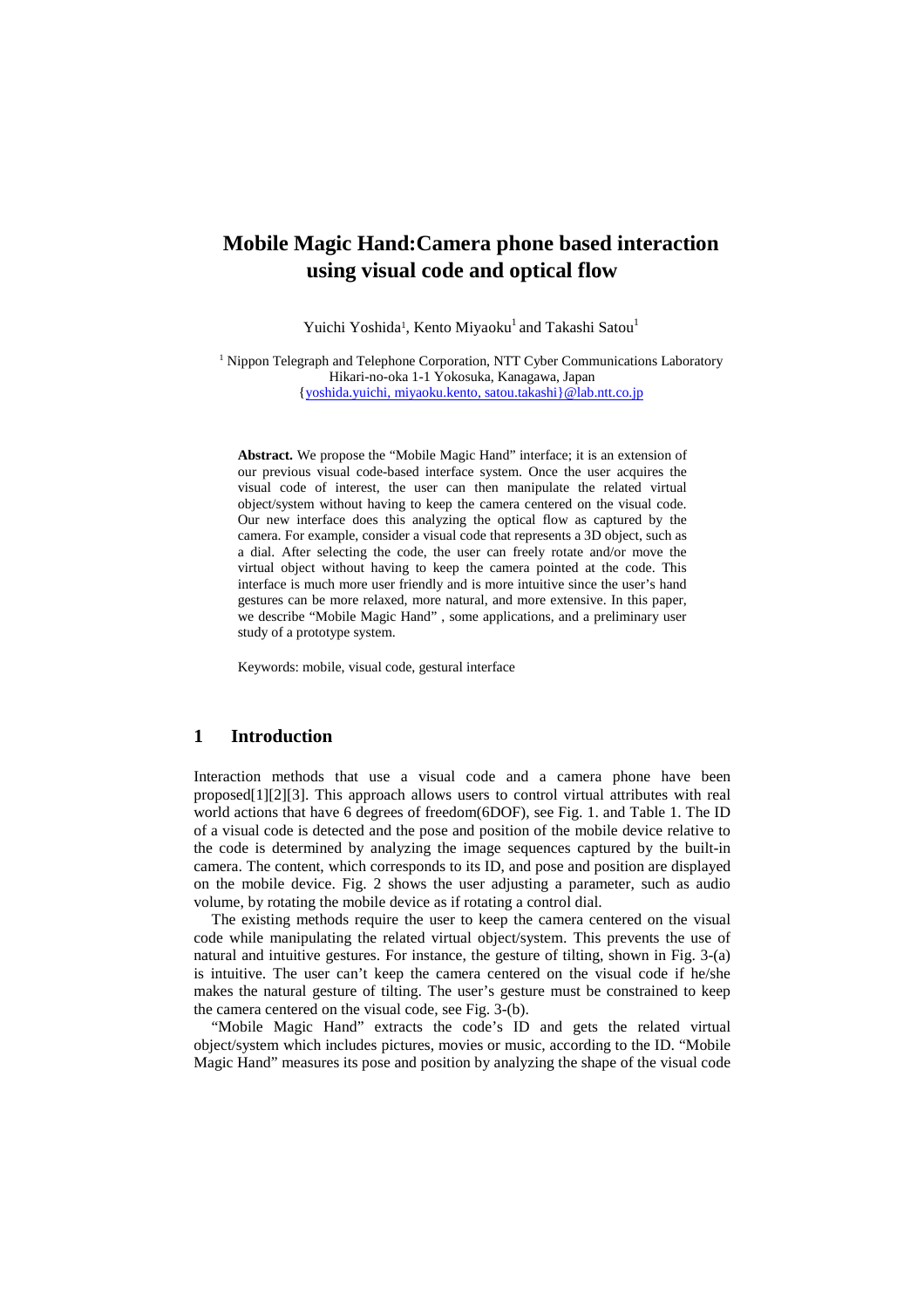in the image when detecting the visual code of interest[4] "Mobile Magic Hand" measures its pose and position by analyzing the optical flow and feature points when the code is not detected[5].

In this paper, we describe previous works related to gestural interfaces which use a visual code and camera phone and propose "Mobile Magic Hand". We introduce the results of preliminary user tests and examples of "Mobile Magic hand" applications.



**Fig. 1. Concept** 

**Table 1. Primitive operations** 

| Name     | Image | Description                           |
|----------|-------|---------------------------------------|
| pointing | x     | Translation in X or Y axis direction. |
| distance |       | Translation in Z axis direction.      |
| tilting  |       | Rotation around X or Y axis.          |
| rotation |       | Rotation around Z axis.               |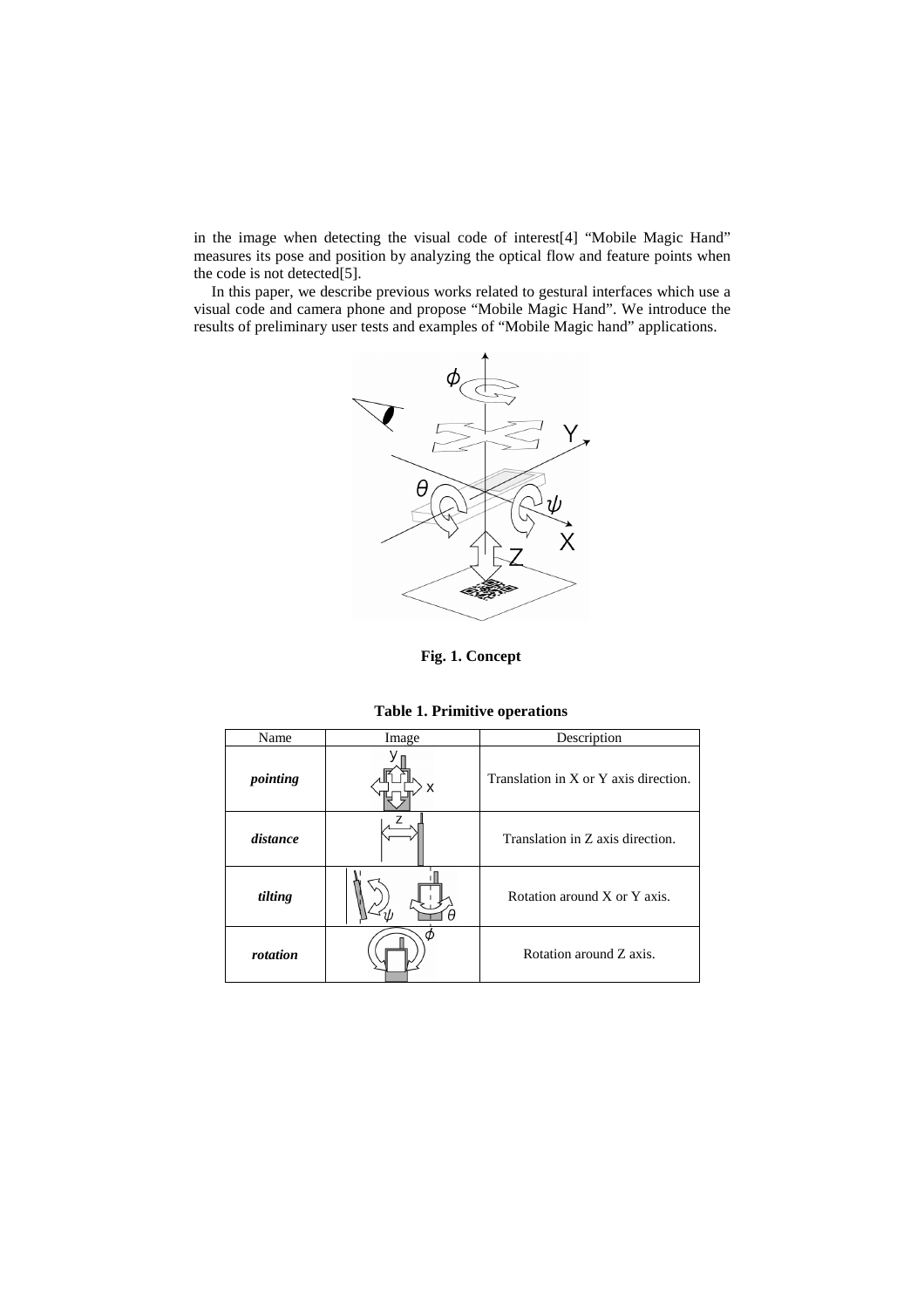

**Fig. 2. Adjusting volume** 



**Fig. 3. One weakness of existing methods** 

# **2 Related works**

### **2.1 Interface that uses the position and pose between the mobile phone and a visual code**

This interface, based on a visual code and a camera phone, uses the distance along X, Y and Z axes and the rotation around the axes as parameters to control a virtual object/system related to the code. We associate the distance along the X and Y axes with *pointing*, the distance along the Z axis with *distance*, the rotation around the X and Y axes with *tilting* and the rotation around the Z axis with *rotation*(Table 1). We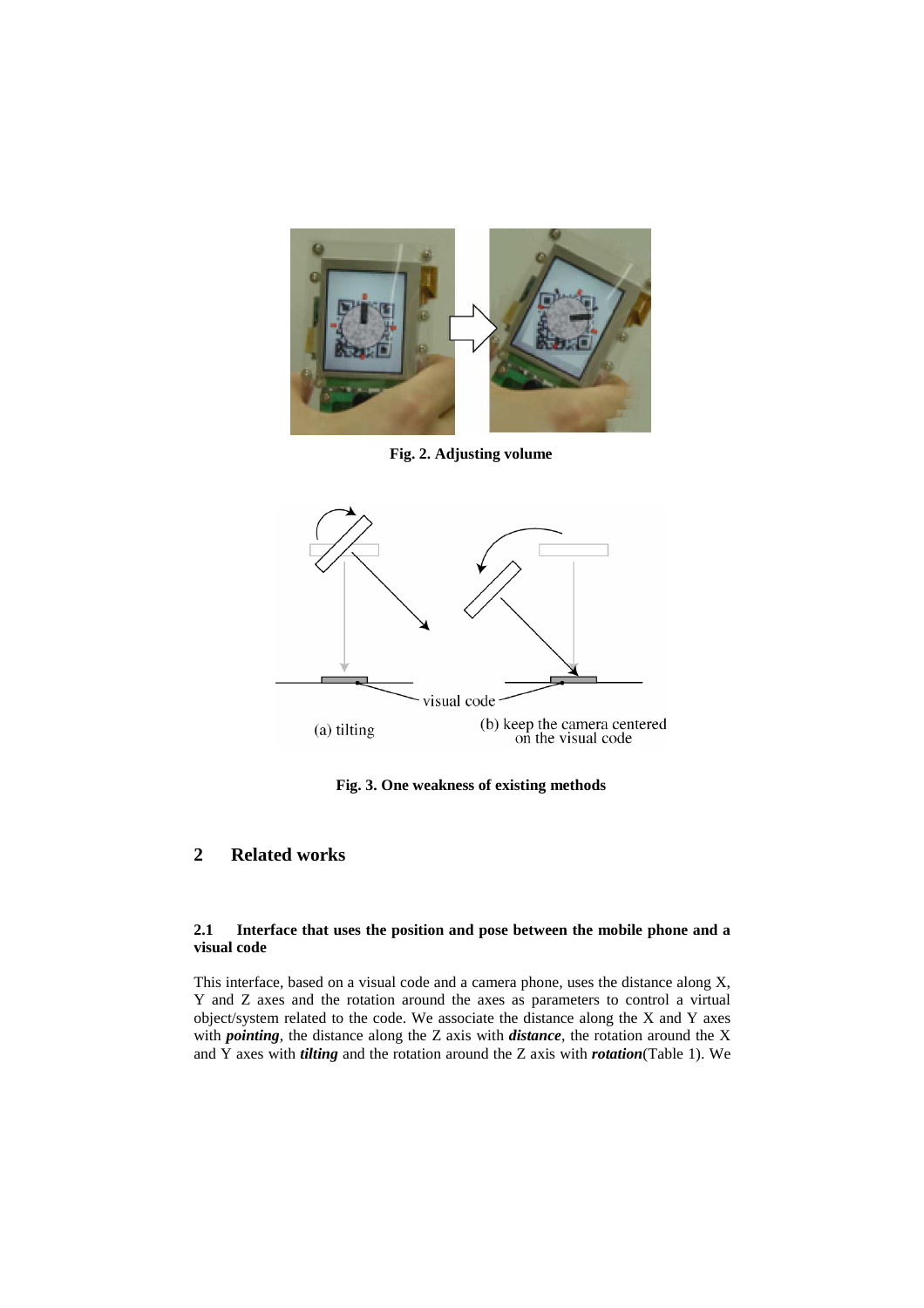call them spatial operations. Spatial operations enable us to design an operation which is a metaphor for a real behavior. For example, the user can adjust sound volume as if rotating a dial knob, can acquire more detail of a map as if using a magnifying glass by zooming.

MIXIS is the interface that permits manipulation of the information related to a circle visual marker[1]. The circle visual maker consists of a circle and a figure inside it. MIXIS acquires the information by recognizing the figure inside the circle and calculates the position and pose of the phone relative to the marker by analyzing the shape of the marker's circle in the captured image. Authors built the application ImageViewZoom; it permits panning and zooming of a map by moving the phone in front of the circle. They tested this application by comparing the proposed MIXIS to the existing button operation. They reported that the examinees prefer MIXIS over the existing interface.

Rohs et al. proposed *keystroke* operation which lets users use buttons, and *stay* operation which lets users keep a position or pose for a moment in addition to our spatial operations[2] They evaluated its usability. No published work has, however, tackled the problem that the gestural operation is highly restricted because users have to keep the camera centered on the visual code.

### **2.2 Method of estimating the mobile phone's position and pose**

There are some methods other than the visual code approach that can be used to estimate the position and pose of a mobile phone.

#### **Acceleration sensor**

We can estimate the position and pose of the mobile phone with an acceleration sensor. Acceleration sensors have already been used as the input device for mobile phones[6].

#### **Rotary encoder**

We can estimate the planar distance (for example on paper) with a rotary encoder. FieldMouse uses a barcode reader[7]. Users can point to any location by capturing the visual code and then tracing paper. But, FieldMouse enables users to operate by making a planar gesture.

#### **Using extract of feature quantity**

We can estimate position and pose by analyzing the movement of feature quantity which is extracted from the captured image. The optical flow, which is based on the motion vectors of the subject, and block matching, which uses a color histogram every area, have been reported[5][8].

We can't cheaply utilize the methods that use acceleration sensors and rotary encoders because we have to add devices to the mobile phone. It is easier to implement the method that analyzes feature quantity because existing mobile phones already have digital cameras. This method has the problem is that the unit of results is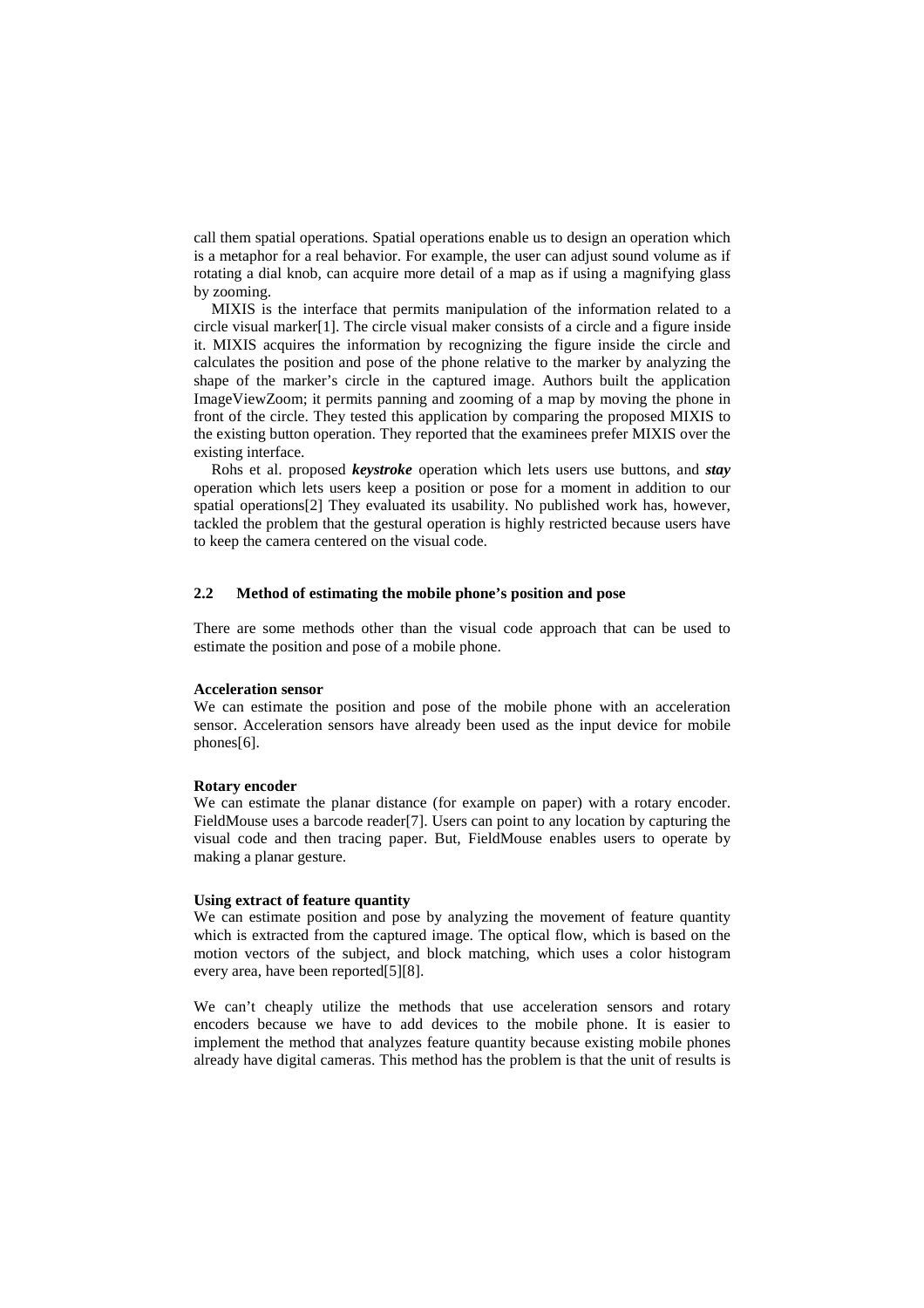different from the real one. But, we can convert the unit of results into the real one by analyzing the size and shape of a visual code in the captured image.

## **3 Proposed method ~ "Mobile Magic Hand"**

#### **3.1 Implementation**

"Mobile Magic Hand" estimates the pose and position of the mobile phone relative to the visual code by analyzing the shape of the code in the captured image when detecting it. On the other hand, when the visual code can't be detected, it estimates them by analyzing the optical flow of the captured image, see Fig. 4. "Mobile Magic Hand" uses QRCode as the visual code[9].

Fig. 5 shows a flowchart of "Mobile Magic Hand" software operation. At first, it captures the desired QRCode, extracts the Code's ID, and gets the related virtual object/system which includes pictures, movies or music. When the QRCode is detected, the position and pose are calculated using the coordinates of the four corners of the QRCode (assuming a square QRCode). "Mobile Magic Hand" measures its pose and position by analyzing the optical flow and feature points if the visual code cannot be detected.



**Fig. 4. Switching acquisition mode**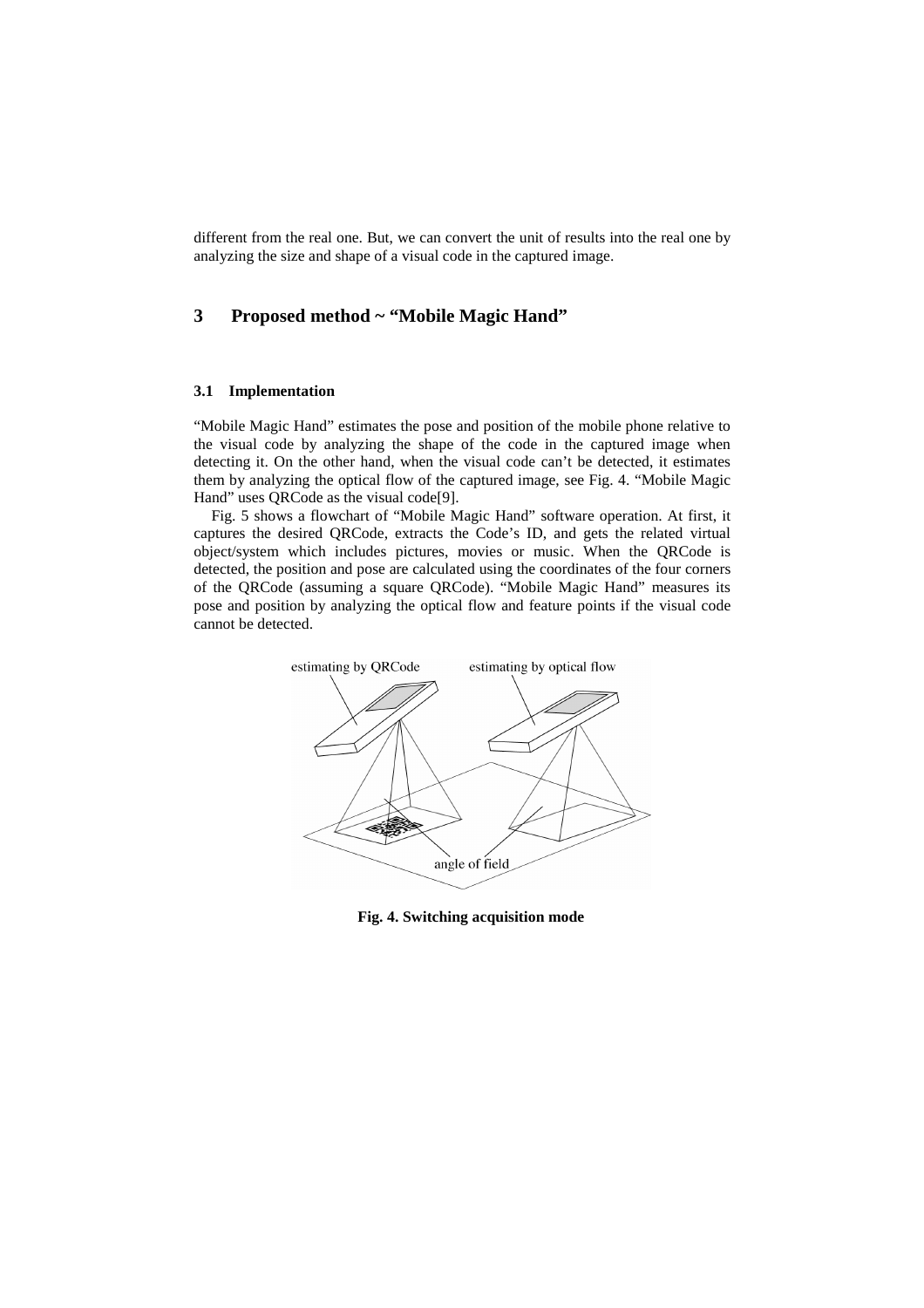

**Fig. 5. Flowchart of software operation** 

## **3.2 Feature**

"Mobile Magic Hand" allows users to manipulate the related virtual object/system by making a gesture even when the terminal's camera can't detect the visual code. Therefore, our proposal has two advantages over the existing methods. First, the user can access a wider range of values because the spatial range is extended. For example, if *pointing* is used for menu selection, the number of items that can be selected is increases, see Fig. 6. If *distance* is used for map zooming, greater scale changes are possible.



 $4 + \alpha$  choicces



4 choices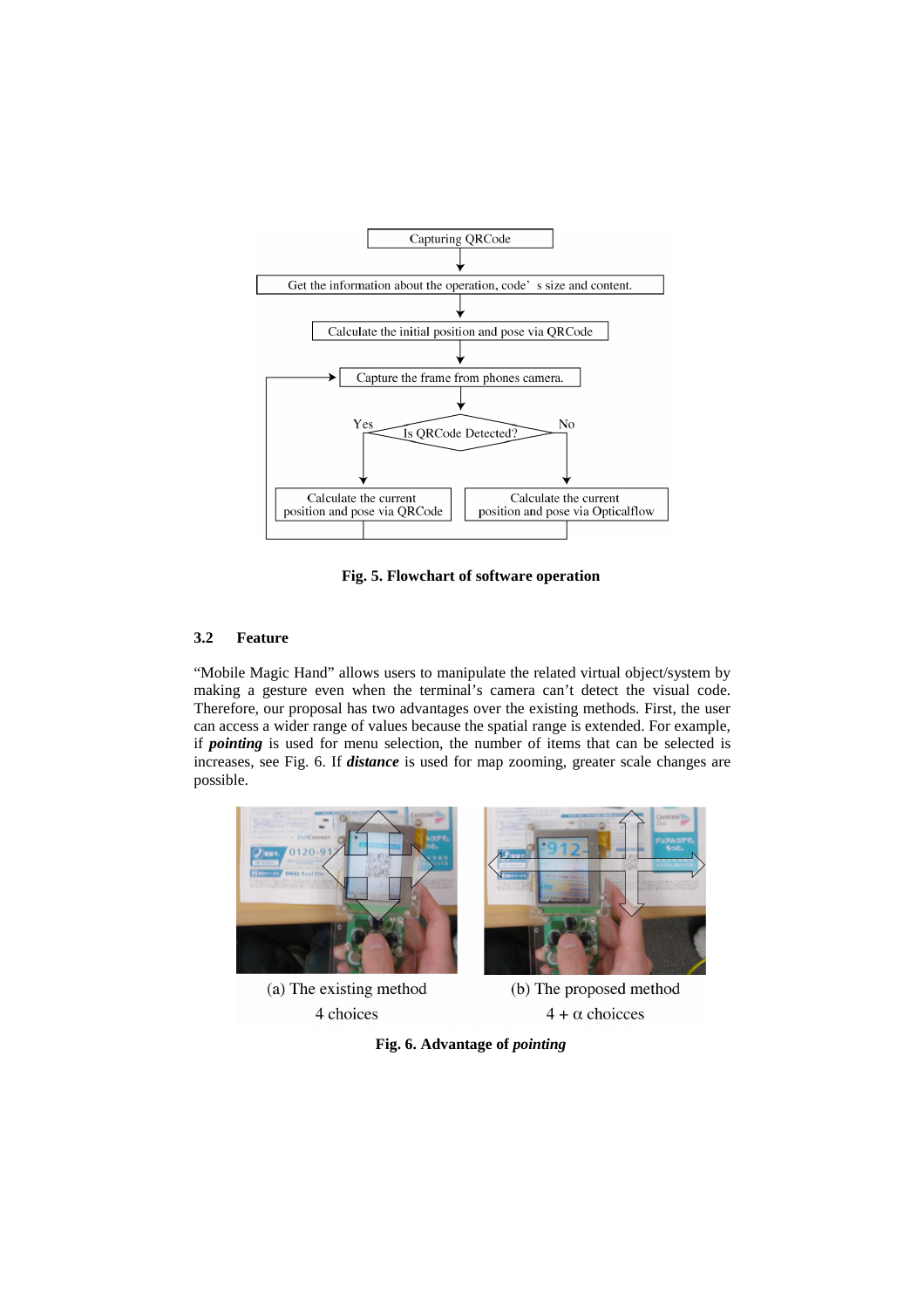Second, once the user acquires the visual tag of interest, the user can then manipulate the related virtual object/system without having to keep the camera centered on the visual code. It allows hand gestures to be more intuitive, relaxed, natural, and extensive, see Fig. 7. For example, the users can rotate the virtual object on the terminal's screen as if rotating a real world object by rotating the terminal.



**Fig. 7. No need to keep the camera centered on the visual code** 

## **4 User test**

We constructed a prototype terminal that is as small as current cellular phones and used it to evaluate the performance of "Mobile Magic Hand". The prototype terminal was connected to a PC by a cable in order to run the software, see Fig. 8.



### **Fig. 8. Prototype system**

We asked some subjects with no previous experience of "Mobile Magic Hand" to use the prototype terminal. The tasks for *distance*, *tilting* and *rotation* were to adjust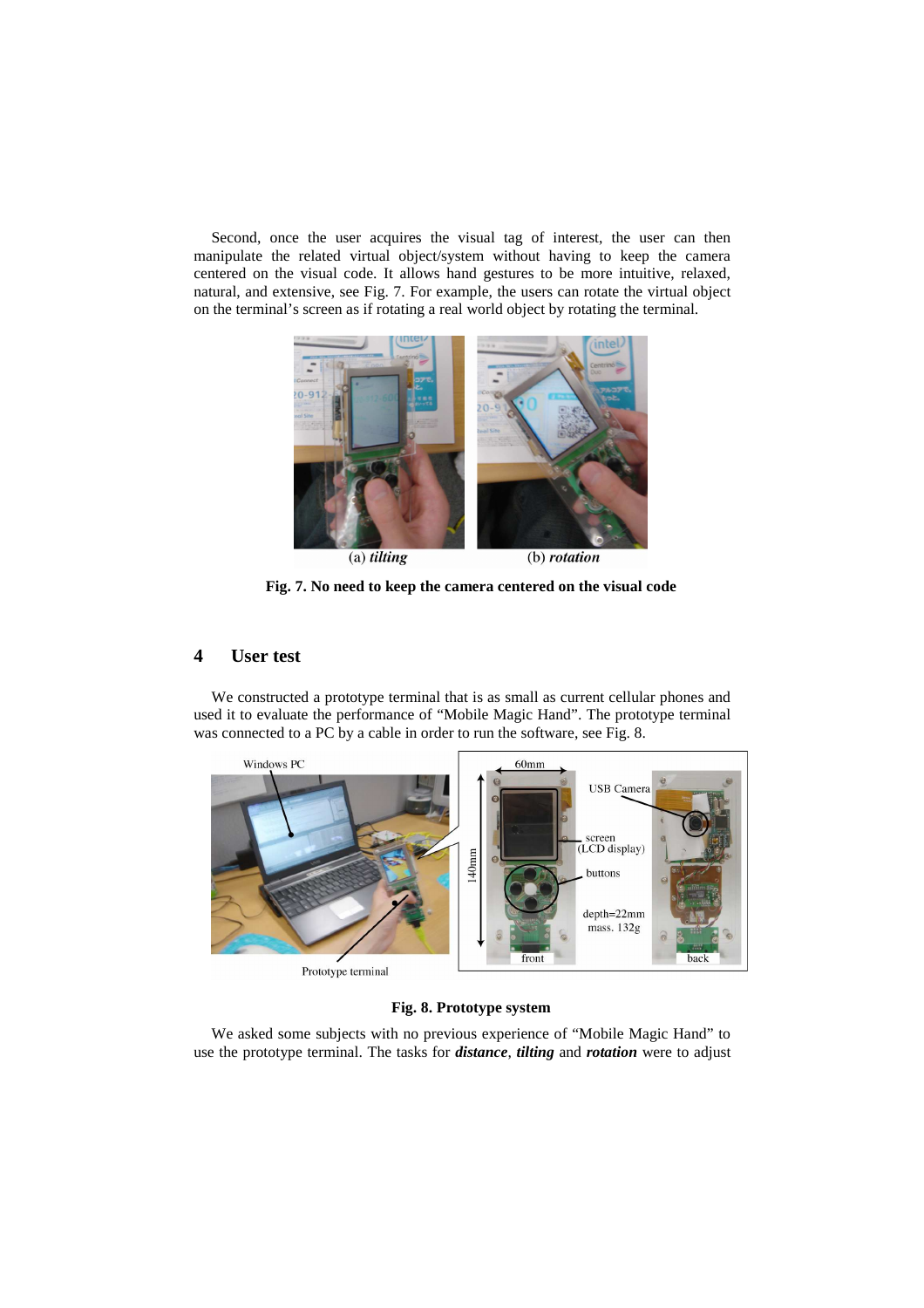the parameters of the pose and position to the target values. The task for *pointing* was to select the target objects from among the objects surrounding the visual code.

After all subjects were taught how to use the prototype system, all could perform the tasks for *distance*, *tilting* and *rotation*. Some subjects had difficult with *pointing* because the prototype system couldn't calculate the *pointing* parameters within an acceptable degree of error if the prototype terminal was moved too quickly. After being instructed to move the terminal more slowly, they could perform this task.

The results of the preliminary user study show that the advantages of the proposed system make *distance*, *tilting* and *rotation* more useful.

## **5 Applications**

"Mobile Magic Hand" will yield many new applications. We describe two prototypical applications: the interactive map and an adventure game paper.

### **Interactive map**

The interactive map uses *pointing* and *distance*. *Pointing* enables users to select a region of interest on the map, and *distance* enables users to adjust system parameters. "Mobile Magic Hand" extracts the position and operation of landmarks and content, which includes satellite images, according to the ID.



Capturing ORCode

Select a statue by *pointing* 



Adjust map scale by distance

**Fig. 9. Interactive map**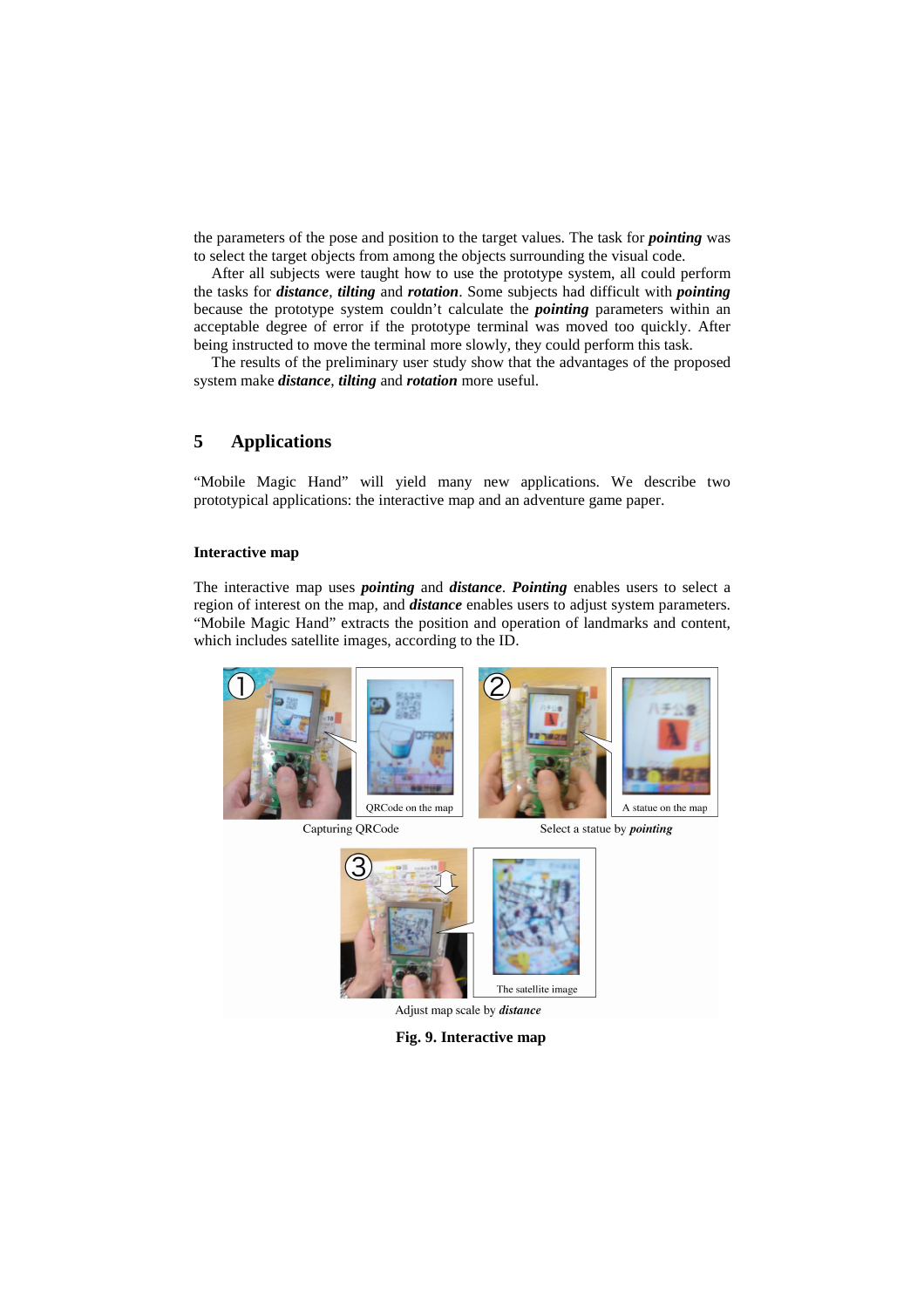The user moves the mobile phone to the landmark of interest after capturing the QRCode(*pointing*). As the user scans the terminal, "Mobile Magic Hand" detects the lateral movement and determines the landmark of interest. The user can get a satellite image of the area around the landmark by pushing the select button. Moreover, the user can change the scale of the satellite image by bringing the phone toward or away from the map(*distance*).

### **Adventure game paper**

The adventure game requires the user to manipulate virtual objects printed on a piece of paper by making natural gestures. Fig. 10 shows an adventure game paper that contains a door, a cashbox, a chest, and a piece of paper on a table. User can open the door by *tilting*, unlock the cashbox by *rotation*, and open a drawer of the chest by *pointing*. In addition, user can also move the paper and check the table by *pointing*.

We can combine these operations and design complex adventure games. For example, a possible scenario is that the user opens the drawer, finds a paper on which a number is written. The number is used to unlock the cashbox.



**Fig. 10. Adventure game paper**